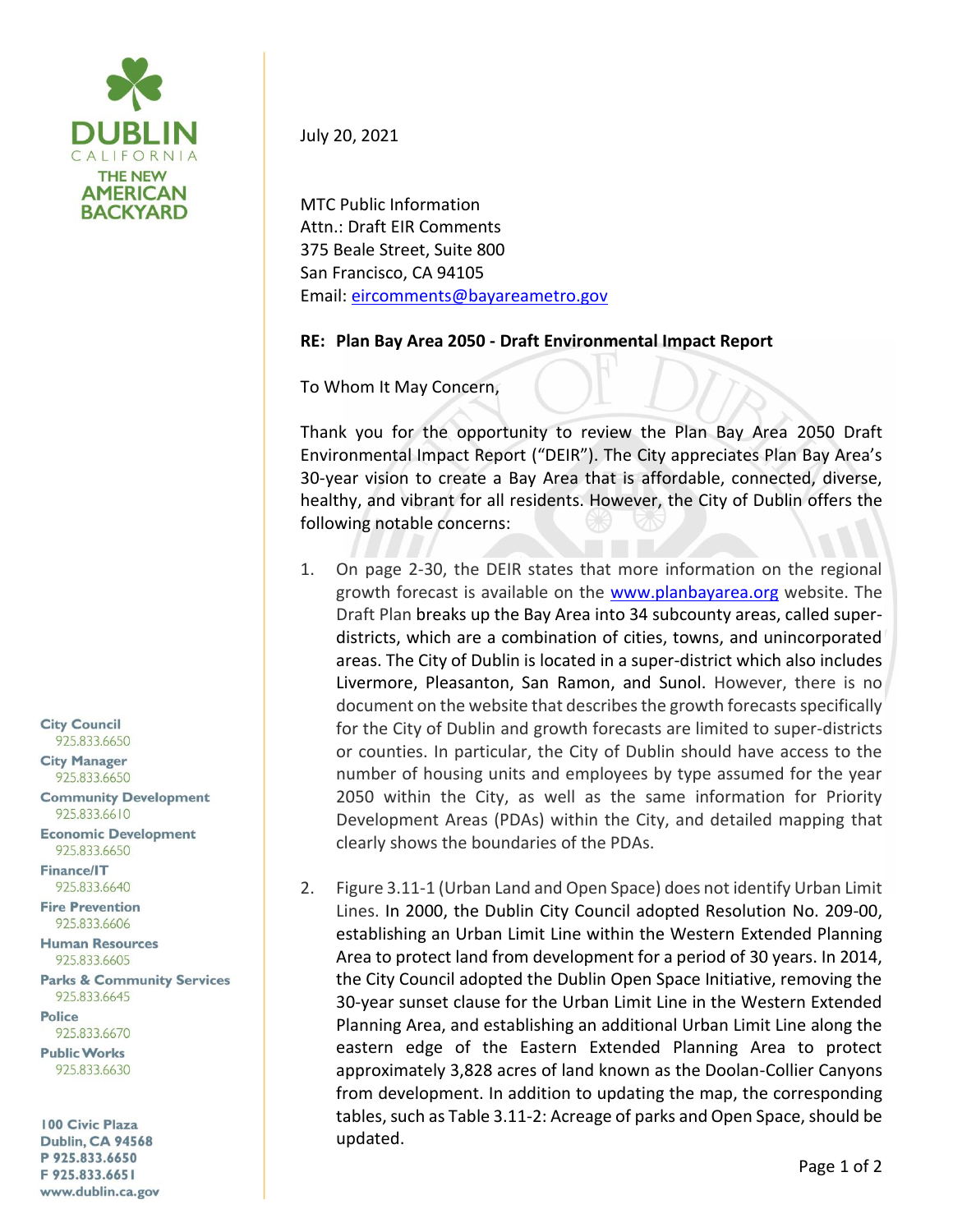3. Figure 3.11-3 (Access to Parks and Open Space Lands) does not appear to accurately reflect existing parks within Dublin. Specifically, the Dublin Sports Grounds, Don Biddle Community Park, and Wallis Ranch Community Park do not appear to be identified. A complete list of park facilities is included in Figure 3 of the Parks and Recreation Master Plan, which is available at: [https://dublin.ca.gov/DocumentCenter/View/5063/Park-and-Recreation-](https://dublin.ca.gov/DocumentCenter/View/5063/Park-and-Recreation-Master-Plan---2015-Update?bidId=)[Master-Plan---2015-Update?bidId=.](https://dublin.ca.gov/DocumentCenter/View/5063/Park-and-Recreation-Master-Plan---2015-Update?bidId=) In addition to updating the map, the corresponding tables, such as Table 3.11-2: Acreage of Parks and Open Space, should be updated.

Please note the City also issued a letter, dated July 20, 2021, expressing issues and concerns with the Draft Plan and Draft Implementation Plan, specifically the Draft Forecasting and Modeling Report and the Draft Transportation Projects List. See attachment.

Should you have any questions, please do not hesitate to contact Michael Cass, Principal Planner, at (925) 833-6610 or [Michael.Cass@dublin.ca.gov.](mailto:Michael.Cass@dublin.ca.gov)

Sincerely,

Michael P. Cur

Michael P. Cass, Principal Planner City of Dublin

- Enc.: City Letter on Draft Plan and Draft Implementation Plan, dated July 20, 2021
- CC Linda Smith, City Manager Jeff Baker, Community Development Director Kristie Wheeler, Assistant Community Development Director Michael P. Cass, Principal Planner Laurie Sucgang, Assistant Public Works Director/City Engineer Pratyush Bhatia, Transportation and Operations Manager Kan Xu, Senior Civil Engineer Shannan Young, Environmental and Sustainability Manager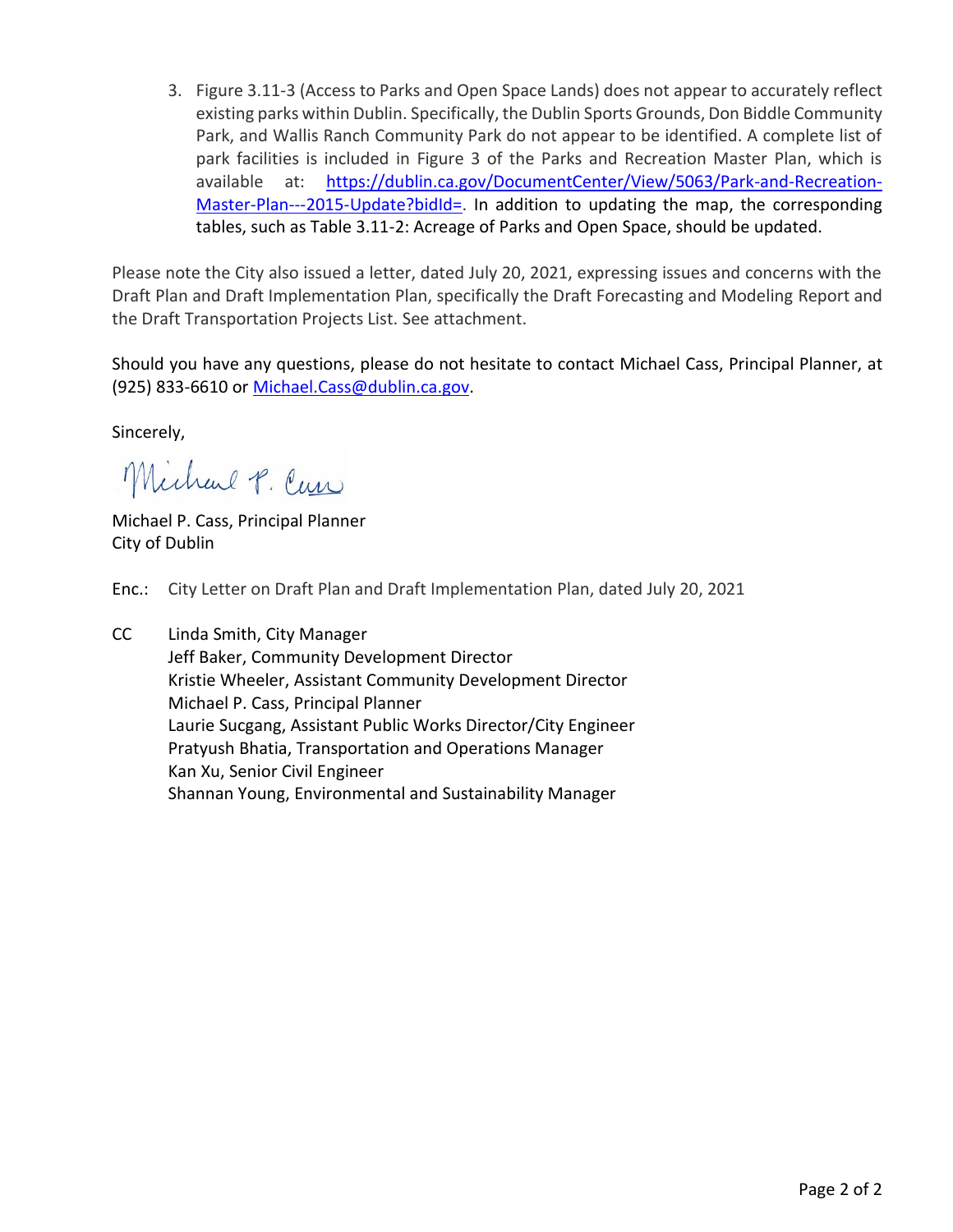

July 20, 2021

MTC Public Information Attn.: Plan Bay Area 2050 375 Beale Street, Suite 800 San Francisco, CA 94105 Email[: info@planbayarea.org](mailto:info@planbayarea.org)

## **RE: Plan Bay Area 2050, - Draft Plan and Draft Implementation Plan**

To Whom It May Concern,

Thank you for the opportunity to review the Draft Plan Bay Area 2050, Draft Implementation Plan, and Supplemental Reports. The City appreciates Plan Bay Area's 30-year vision to create a Bay Area that is affordable, connected, diverse, healthy, and vibrant for all residents. However, the City of Dublin offers the following notable concerns:

## **Draft Forecasting and Modeling Report**

- 1. Figure 12 (Households per Acre by Zone, 2015) depicts the City as having zero to five households per acre. However, this depicted density is extremely low and does not accurately reflect the existing density particularly in Downtown Dublin, near the West Dublin/Pleasanton BART Station, and at the Dublin Transit Center, near the Dublin/Pleasanton BART Station. For example, the Avalon Dublin Station project, located at, 5200 Iron Horse Parkway, Connelly Station, located at 7550 Saint Patrick Way, and Dublin Station by Windsor, located at 5300 Iron Horse Parkway, have a density of 84-85 dwelling units per acre.
- 2. Figure 15 (Mall/Office Park Conversion Development Projects) depicts multiple concentric circles demonstrating thousands of residential developments at the I-580 and I-680 interchange. However, the map and supplemental information do not identify which malls or office parks are anticipated to be redeveloped, nor does the information clearly identify whether those properties are in Pleasanton or Dublin. The City requests this information be clarified to adequately assess the projected growth and related impacts.
- 3. Figure 16 (Public-Owned Land Development Projects) depicts multiple concentric circles demonstrating thousands of residential developments at the I-580 and I-680 interchange. However, the map and supplemental information do not identify which public-owned properties are anticipated to be redeveloped, nor does the information clearly identify whether those properties are in Pleasanton or Dublin. The City requests this information be clarified to adequately assess the projected growth and related impacts.

**City Council** 925.833.6650

**City Manager** 925.833.6650

**Community Development** 925.833.6610

**Economic Development** 925.833.6650

**Finance/IT** 925.833.6640

**Fire Prevention** 925.833.6606

**Human Resources** 925.833.6605

**Parks & Community Services** 925.833.6645

**Police** 925.833.6670

**Public Works** 925.833.6630

100 Civic Plaza **Dublin, CA 94568** P 925.833.6650 F 925.833.6651 www.dublin.ca.gov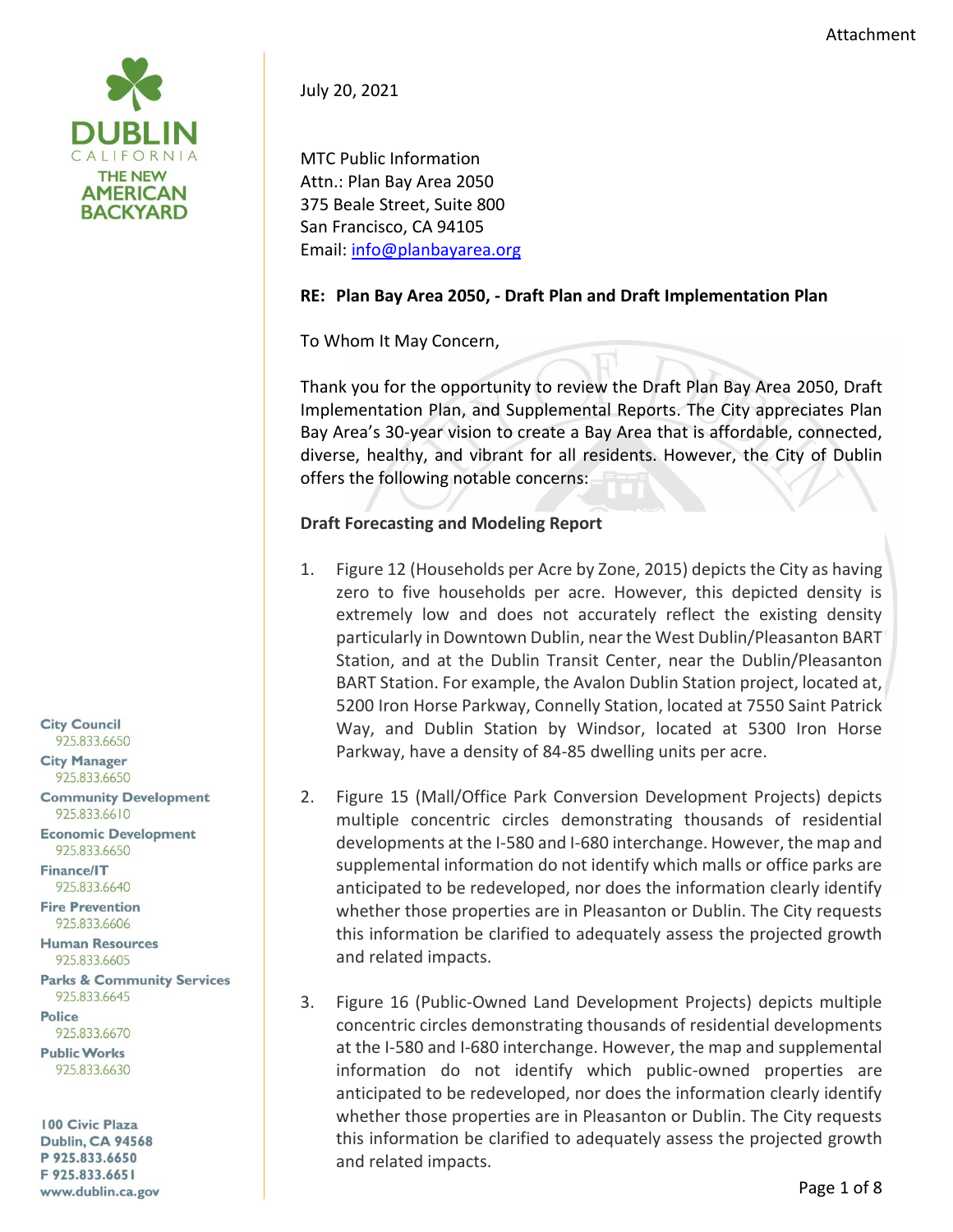## **Draft Transportation Projects List**

- 4. The Draft Transportation Projects List identifies projects and programs to alter the demand on the transportation system or alter the supply of the transportation system. The City compared the project list in the Draft Transportation Projects List Supplemental Report with other approved transportation plans, including the Alameda County Transportation Plan (2020) and the Tri-Valley Transportation Council (TVTC) Fee Update (2021). Refer to the attached Table 1: Transportation Projects Implementation Comparison. The City identified the following notable differences:
	- The funding of \$316 million for corridor and interchange improvements (Project 21-T06- 019) may be adequate for planned I-580 interchange projects at Hacienda Drive, Tassajara Road, and Fallon Road, but may not be adequate for Phase 1 of the I-580/I-680 interchange and is certainly not adequate for Phase 2 of the I-580/I-680 interchange improvements. The full I-580/I-680 interchange improvement project is included in the Alameda County and TVTC plans. The City requests this funding be increased to accommodate the additional improvements cited.
	- The proposed \$5.7 billion for minor regional roadway improvements (Project ID 21-T07- 056) is laudable. However, the project list lacks specificity to determine if the funding is sufficient for the Dublin Boulevard/North Canyons Parkway extension. The City requests the Plan be revised to provide breakdown of allocation for minor roadway projects.
	- **The following Alameda County Transportation Plan active transportation projects are** not specifically identified in the Plan Bay Area 2050 project list and should be included: 1) ID 36 Dublin/Pleasanton BART Station Active Access Improvements; 2) ID 66A Iron Horse Trail Crossing (old SPRR ROW) at Dublin Boulevard; and 3) ID 202 SR2S Improvements, Dublin.
	- **•** The following Alameda County Transportation Plan road projects are not specifically identified in the Plan Bay Area 2050 project list and should be included: 1) ID 109 Dougherty Road Widening; 2) ID 148 Tassajara Road Widening from N. Dublin Ranch Drive to City Limit; and 3) ID 239 Downtown Dublin Streetscape Plan Implementation.

Please note the City also issued a letter, dated July 20, 2021, expressing issues and concerns with the Draft Environmental Report. See attachment.

Should you have any questions, please do not hesitate to contact Michael Cass, Principal Planner, at (925) 833-6610 or [Michael.Cass@dublin.ca.gov.](mailto:Michael.Cass@dublin.ca.gov)

Sincerely,

Michael P. Cur

Michael P. Cass, Principal Planner City of Dublin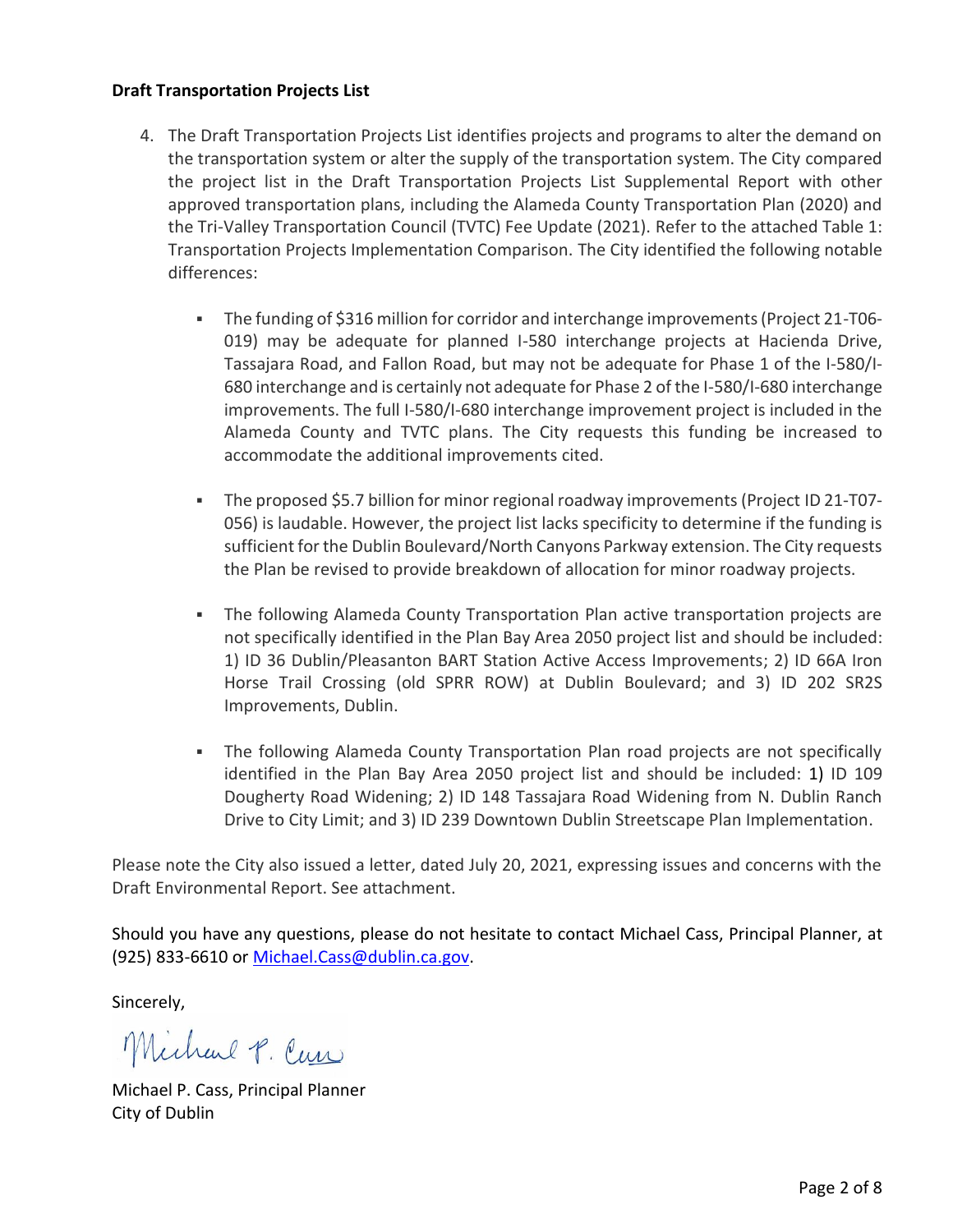Enc.: Table 1: Transportation Projects Implementation Comparison City Letter on Draft Environmental Impact Report, dated July 20, 2021

CC Linda Smith, City Manager Jeff Baker, Community Development Director Kristie Wheeler, Assistant Community Development Director Michael P. Cass, Principal Planner Laurie Sucgang, Assistant Public Works Director/City Engineer Pratyush Bhatia, Transportation and Operations Manager Kan Xu, Senior Civil Engineer Shannan Young, Environmental and Sustainability Manager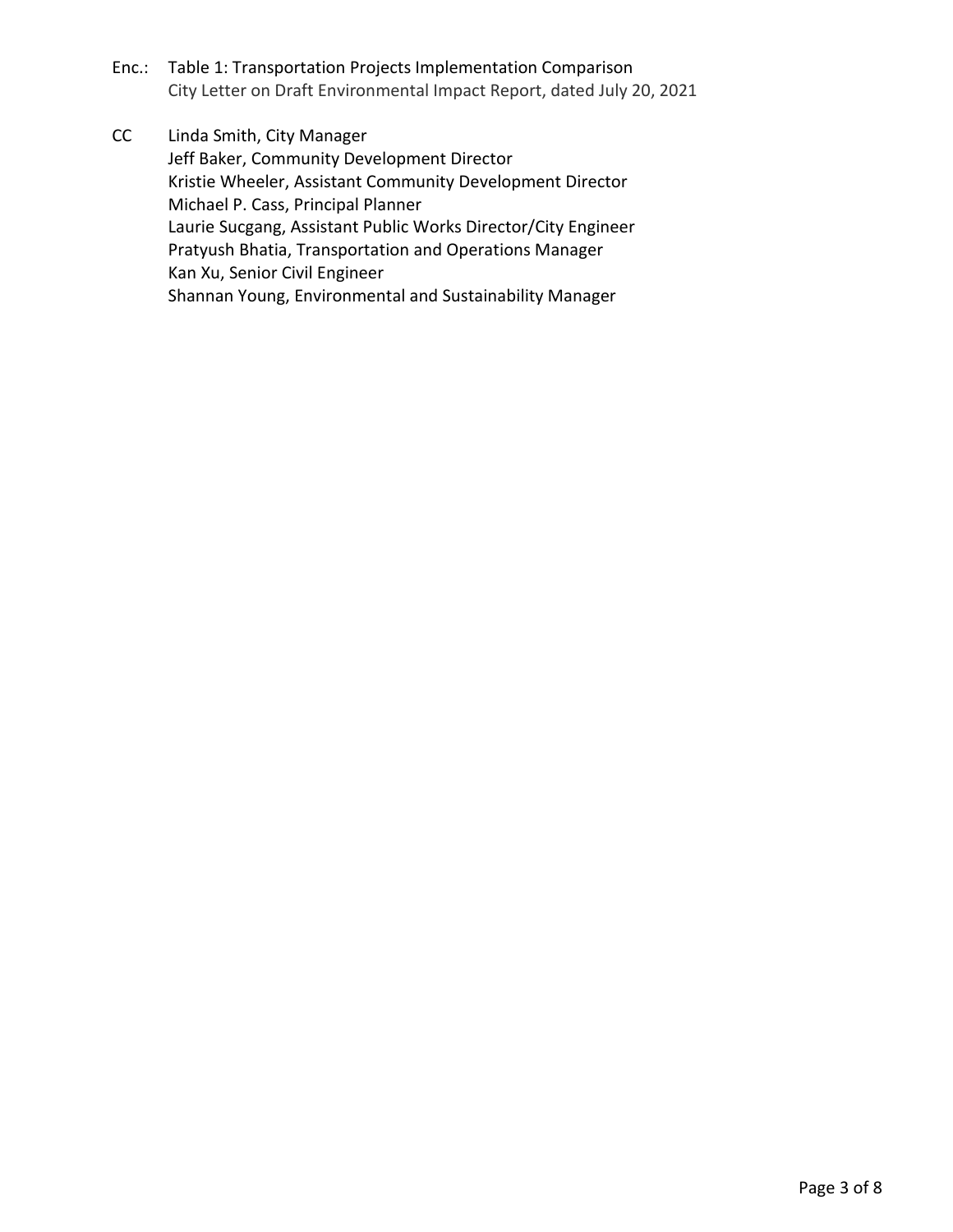**Table 1: Transportation Projects Implementation Comparison**

| Plan Bay Area 2050              | <b>Alameda County Transportation</b> | <b>Tri-Valley Transportation</b>                            |
|---------------------------------|--------------------------------------|-------------------------------------------------------------|
|                                 | Plan (2020)                          | Council Fee Update (2021)                                   |
| ID 21-T06-019                   | <b>ID48</b>                          | $ID B-1$                                                    |
| Corridor & Interchange          | I-580/Fallon/El Charro               | I-580/I-680 Interchange                                     |
| Improvements, I-580, Alameda    | Interchange Modernization            | (Westbound to Southbound)                                   |
| County                          | (Phase 2), Dublin/Pleasanton         | The proposed project limits are                             |
| This program includes funding   | \$32 million                         | from 1,700 feet east of the                                 |
| to implement Design             |                                      | Hacienda Drive Overcrossing to                              |
| Alternatives Assessments        | ID 21                                | 2,000 feet west of the San                                  |
| between the Bay Bridge Toll     | I-580/I-680 Interchange (Phase       | Ramon Road Overcrossing along                               |
| Plaza and SR-238; for           | 1), Dublin/Pleasanton                | I-580, and from the Amador                                  |
| interchange improvements at     | \$300 million                        | Valley Boulevard Undercrossing                              |
| Hacienda Dr/Fallon Rd and       |                                      | to 3,400 feet south of the                                  |
| Santa Rita Rd/Tassajara Rd; and | ID 132                               | <b>Stoneridge Drive Overcrossing</b>                        |
| funding for a planning study to | I-580/I-680 Interchange (Phase       | along I-680.                                                |
| scope interchange               | 2)                                   | \$1,785.65 million                                          |
| improvements at I-680.          | \$1,200 million                      |                                                             |
| \$316 million                   |                                      | ID C-8                                                      |
|                                 | ID 147                               | Santa Rita/I-580 Interchange                                |
|                                 | I-580 Interchange                    | This project will construct a 2nd                           |
|                                 | Improvements at Hacienda,            | southbound left turn lane from                              |
|                                 | Dublin                               | Santa Rita onto Pimilico Drive.                             |
|                                 | \$36 million                         | The left turn vehicle queue                                 |
|                                 | ID 179                               | length exceeds the length of the                            |
|                                 | Santa Rita Road I-580                | left turn pocket and blocks the<br>#1 southbound lane, thus |
|                                 | Overcrossing Widening,               | reducing the Level of Service.                              |
|                                 | Pleasanton                           | \$10.33 million                                             |
|                                 | \$49 million                         |                                                             |
|                                 |                                      | ID C-12                                                     |
|                                 |                                      | I-580 Interchange                                           |
|                                 |                                      | Improvements at Hacienda                                    |
|                                 |                                      | Drive                                                       |
|                                 |                                      | Implement I-580 Hacienda Drive                              |
|                                 |                                      | Interchange Improvements,                                   |
|                                 |                                      | which includes reconstructing                               |
|                                 |                                      | the overcrossing to add lanes. I-                           |
|                                 |                                      | 580/Hacienda Drive interchange                              |
|                                 |                                      | Improvements will include;                                  |
|                                 |                                      | reconstruction of overcrossing                              |
|                                 |                                      | to provide additional                                       |
|                                 |                                      | northbound lane; widening of                                |
|                                 |                                      | the eastbound off-ramp to                                   |
|                                 |                                      | include an additional lane to be                            |
|                                 |                                      | used as a combined left and                                 |
|                                 |                                      | right turn lane; modifying signal                           |
|                                 |                                      | and striping, modifying the                                 |
|                                 |                                      | westbound loop on-ramp; and                                 |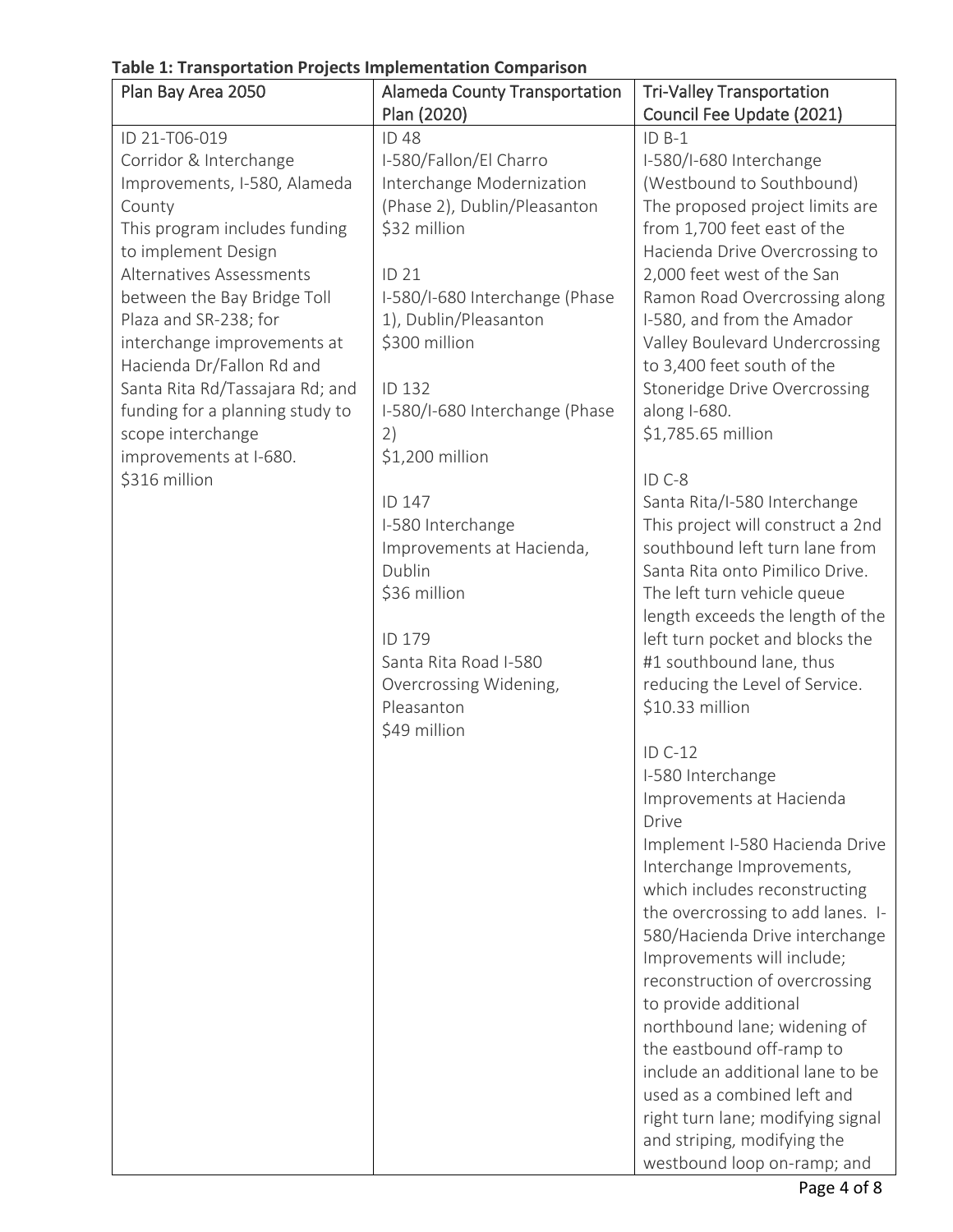|                                                                                                                                                                                                                                                                                                                                                                                                                                                                                                                                                                                                                                                                                                                                   |                                                                                                                                                   | widening of the westbound off-<br>ramp to include a third left-turn<br>lane.<br>\$39.13 million<br>ID C-13<br>I-580/Fallon/El Charro<br>Interchange Improvements<br>(Phase 2)<br>Reconstruction of overcrossing<br>to provide four-lanes in each<br>direction with bike lanes;<br>reconstruction of the<br>southbound to eastbound loop<br>on-ramp; widening of the<br>eastbound off-ramp to provide<br>two exit lanes with two left turn<br>and two right tum lanes;<br>widening of the eastbound on-<br>ramp; widening of the<br>westbound off-ramp to provide<br>two left tum and two right tum<br>lanes; and widening of the |
|-----------------------------------------------------------------------------------------------------------------------------------------------------------------------------------------------------------------------------------------------------------------------------------------------------------------------------------------------------------------------------------------------------------------------------------------------------------------------------------------------------------------------------------------------------------------------------------------------------------------------------------------------------------------------------------------------------------------------------------|---------------------------------------------------------------------------------------------------------------------------------------------------|----------------------------------------------------------------------------------------------------------------------------------------------------------------------------------------------------------------------------------------------------------------------------------------------------------------------------------------------------------------------------------------------------------------------------------------------------------------------------------------------------------------------------------------------------------------------------------------------------------------------------------|
|                                                                                                                                                                                                                                                                                                                                                                                                                                                                                                                                                                                                                                                                                                                                   |                                                                                                                                                   | westbound on-ramp<br>\$34.51 million                                                                                                                                                                                                                                                                                                                                                                                                                                                                                                                                                                                             |
| ID 21-T07-056<br>Minor Roadway Improvements,<br>Regional<br>This program includes funding<br>to implement minor roadway<br>improvements. This program<br>generally implements projects<br>exempt from regional air quality<br>conformity, but it does include<br>non-exempt local roadway<br>widenings or extensions.<br>Improvements include local<br>road extensions or new lanes<br>(less than 1/4-mile) and<br>intersection improvements such<br>as channelization and<br>signalization. Example projects<br>include improvements to<br>Oakland Army Base, Quarry<br>Lakes Pkwy, Decoto Rd, Dublin<br>Blvd, El Charro Rd, and Auto<br>Mall Pkwy (ALA); Newell Dr and<br>Airport Junction (NAP);<br>implementation of Envision | ID 47<br>Dublin Blvd. - North Canyons<br>Pkwy Extension, Dublin<br>\$164 million<br>ID 110<br>Dublin Boulevard widening,<br>Dublin<br>\$7 million | $ID C-3$<br>Dublin Boulevard - North<br>Canyons Parkway Extension<br>This project will construct the<br>street extension to connect<br>Dublin Blvd at Fallon Road in<br>Dublin with North Canyons<br>Pkwy. in Livermore at Doolan<br>Road. The preliminary phase<br>(currently underway) of this<br>planned project will update the<br>project by incorporating<br>multimodal travel, and the<br>current State, regional, and local<br>priorities.<br>\$160.39 million                                                                                                                                                           |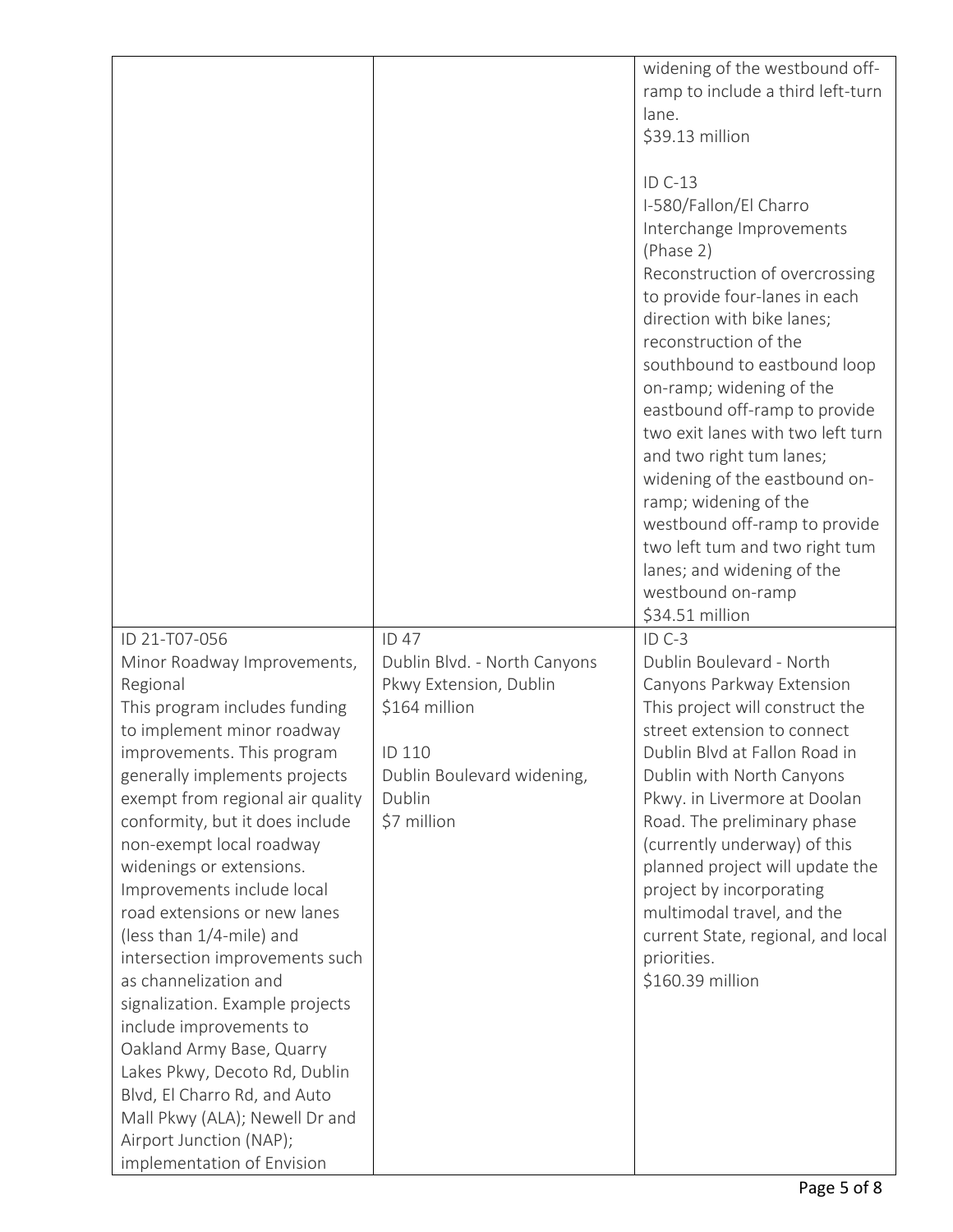| Expy program, Calaveras Blvd,<br>and Mary Ave (SCL); Hunters<br>Point Shipyard and Candlestick<br>Point, Alemany Rd, and<br>Treasure Island (SF); and<br>Farmers Ln (SON).<br>\$5.700 million                                                                                                                                                                                                 |                                                                  |                                                                                                                                                                                                                                                                                                                                                                                                                                                                                                                                                                                                                                                                                                                                                                                                                                                          |
|-----------------------------------------------------------------------------------------------------------------------------------------------------------------------------------------------------------------------------------------------------------------------------------------------------------------------------------------------------------------------------------------------|------------------------------------------------------------------|----------------------------------------------------------------------------------------------------------------------------------------------------------------------------------------------------------------------------------------------------------------------------------------------------------------------------------------------------------------------------------------------------------------------------------------------------------------------------------------------------------------------------------------------------------------------------------------------------------------------------------------------------------------------------------------------------------------------------------------------------------------------------------------------------------------------------------------------------------|
| ID 21-T11-114<br>Rail Service Expansion, San<br>Joaquin County-<br>Dublin/Pleasanton ("Valley<br>Link")<br>This program includes funding<br>to implement new rail service<br>between San Joaquin Valley and<br>the Dublin/Pleasanton BART<br>station, including three new<br>stations within Alameda County<br>and three-car trains (12 min<br>peak headways), 2021 - 2035<br>\$2,910 million | ID 88 Valley Link<br>\$2,142 million                             | ID C-14<br>Valley Link Rail (Phase 1)<br>This project will connect<br>Northern San Joaquin County<br>communities to the Tri-Valley<br>and Bay Area Rapid Transit<br>(BART) through 41 miles of rail<br>and 7 stations. The project will<br>extend from the planned ACE N<br>Lathrop Station in the San<br>Joaquin Valley through the<br>Altamont Pass, then readily<br>connect with the<br>Dublin/Pleasanton BART<br>terminus.<br>\$258.25 million                                                                                                                                                                                                                                                                                                                                                                                                       |
| ID 21-T12-122<br>Express Bus, Service Expansion,<br>$I-680$<br>This program includes funding<br>to implement new express bus<br>service along I-680 (on express<br>lanes where available) between<br>Martinez and San Jose (20 min<br>peak headways). Improvements<br>include bus-on-shoulder and<br>park-and-ride facilities, 2021 -<br>2035<br>\$398 million                                | ID 135<br>I-680 Express Bus to Silicon<br>Valley<br>\$75 million | ID C-16<br>I-680 Express Bus Service<br>This project proposes to<br>construct capital improvements<br>and purchase buses in order to<br>establish an express bus service<br>on I-680. This project requires<br>the construction of the I-680<br>Express Lane Gap Closure<br>project, closing the gap in the<br>express lanes between Alcosta<br>Blvd and State Route 84, in<br>order to utilize the express lanes<br>to avoid congestion, reduce<br>travel time, and improve<br>reliably, as part of an express<br>bus service between the Tri-<br>Valley communities and Silicon<br>Valley. This express bus service<br>would likely be combined with<br>and become part of similar<br>efforts by Contra Costa<br>Transportation Authority (CCTA)<br>and their Innovate 680 program,<br>with the intent to serve the<br>entire I-680 corridor extending |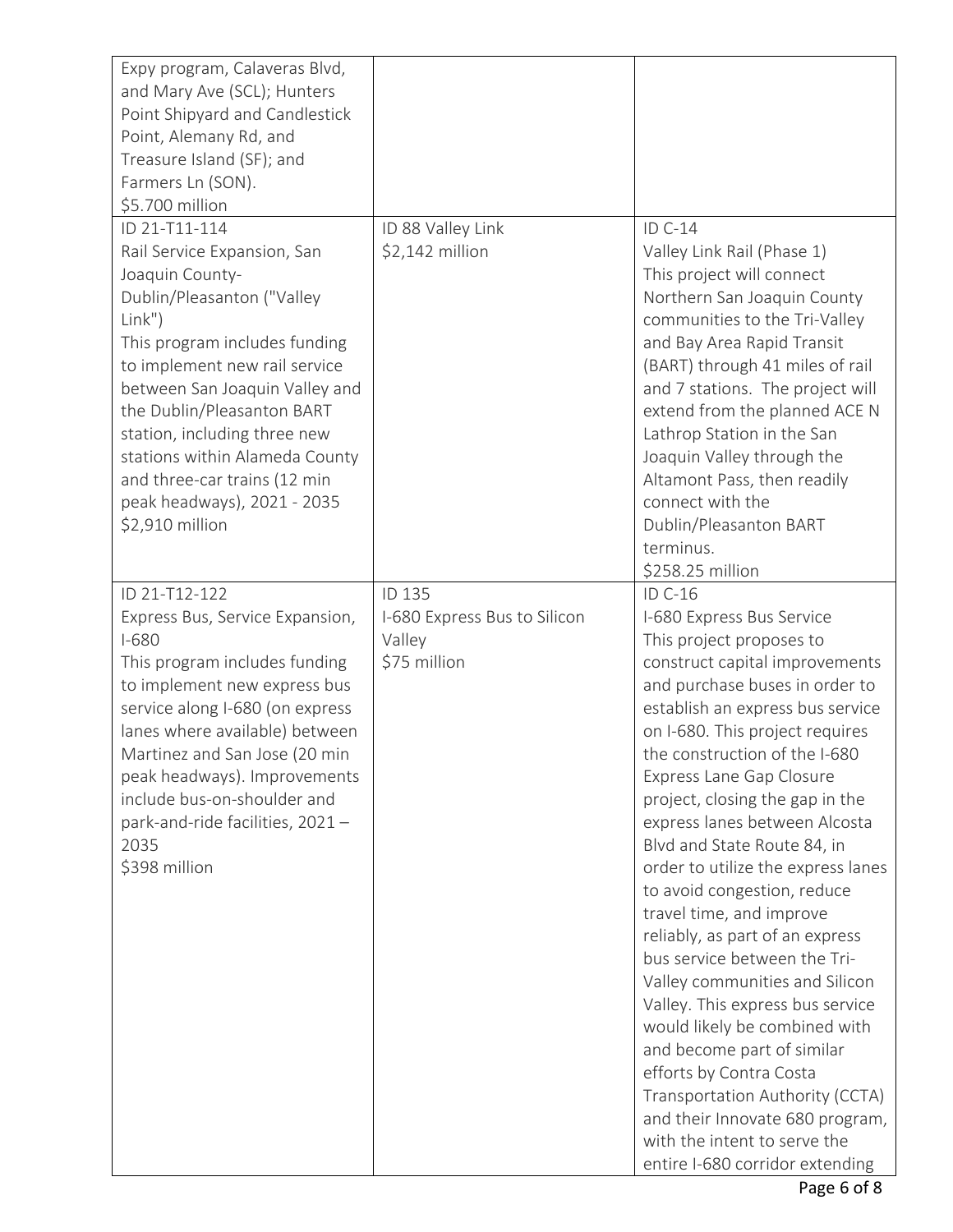|                                                                                                                                                                                                                                                                                                                                                                                                                                                                                                   |                                                                                                                                                                                                                | from Martinez to San Jose,<br>utilizing buses to provide access<br>to additional commute options,<br>including BART, Amtrak,<br>Caltrain, VTA light rail, local bus<br>service, and Greyhound, for<br>those living along the corridor.<br>\$59.35 million                                                                                                                 |
|---------------------------------------------------------------------------------------------------------------------------------------------------------------------------------------------------------------------------------------------------------------------------------------------------------------------------------------------------------------------------------------------------------------------------------------------------------------------------------------------------|----------------------------------------------------------------------------------------------------------------------------------------------------------------------------------------------------------------|---------------------------------------------------------------------------------------------------------------------------------------------------------------------------------------------------------------------------------------------------------------------------------------------------------------------------------------------------------------------------|
| ID T12 21-T12-116<br>Express Lanes, Regional<br>This program includes funding<br>to implement express lanes<br>through HOV lane conversions<br>on I-80 (ALA); partial HOV lane<br>conversions on I-80 (SOL), I-280<br>(SF) and US-101 (SF); freeway<br>lane conversions on I-580 (ALA)<br>and I-880 (ALA); new lanes on I-<br>80 (SOL), I-680 (ALA) and US-<br>101 (SM); new dual lanes with<br>HOV lane conversions on SR-85<br>(SCL); and new dual lanes on<br>US-101 (SCL).<br>\$4,530 million | ID 19<br>I-680 Express Lanes: SR-84 to<br>Alcosta (Phase 1 - Southbound),<br>Dublin/Pleasanton<br>\$260 million<br>ID 134 I-680 Express Lanes: SR-<br>84 to Alcosta (Phase 2 -<br>northbound)<br>\$228 million | $ID C-7$<br>I-680 Express Lanes - Hwy 84 to<br>Alcosta<br>This project will close the gap<br>between existing and in-<br>progress hi-occupancy vehicle<br>(HOV) express lane projects to<br>the north and south. The<br>project extends for<br>approximately nine miles on<br>northbound I-680 through<br>Sunol, Pleasanton, Dublin and<br>San Ramon.<br>\$527.57 million |
|                                                                                                                                                                                                                                                                                                                                                                                                                                                                                                   | <b>ID 36</b><br>Dublin/Pleasanton BART Station<br>Active Access Improvements,<br>Dublin/Pleasanton<br>\$16 million                                                                                             |                                                                                                                                                                                                                                                                                                                                                                           |
|                                                                                                                                                                                                                                                                                                                                                                                                                                                                                                   | <b>ID 66A</b><br>Iron Horse Trail Trail Crossing<br>(old SPRR ROW) at Dublin<br>Boulevard, Dublin<br>\$10 million                                                                                              | $ID C-11c$<br>Iron Horse Trail, Dublin Blvd.<br>Overcrossing<br>\$11.60 million                                                                                                                                                                                                                                                                                           |
|                                                                                                                                                                                                                                                                                                                                                                                                                                                                                                   | ID 109<br>Dougherty Road Widening<br>Dublin,<br>\$23 million                                                                                                                                                   |                                                                                                                                                                                                                                                                                                                                                                           |
|                                                                                                                                                                                                                                                                                                                                                                                                                                                                                                   | ID 148<br>Tassajara Road Widening from<br>N. Dublin Ranch Drive to City<br>Limit, Dublin<br>\$23 million                                                                                                       | ID B-8<br>Camino Tassajara/Tassajara Rd<br>Widening Project (East of<br>Blackhawk Drive to North Dublin<br>Ranch Dr), Contra Costa<br>Cty/Dublin<br>\$39.50 million (roadway<br>widening project)<br>\$55.09 million (safety<br>improvement project)                                                                                                                      |